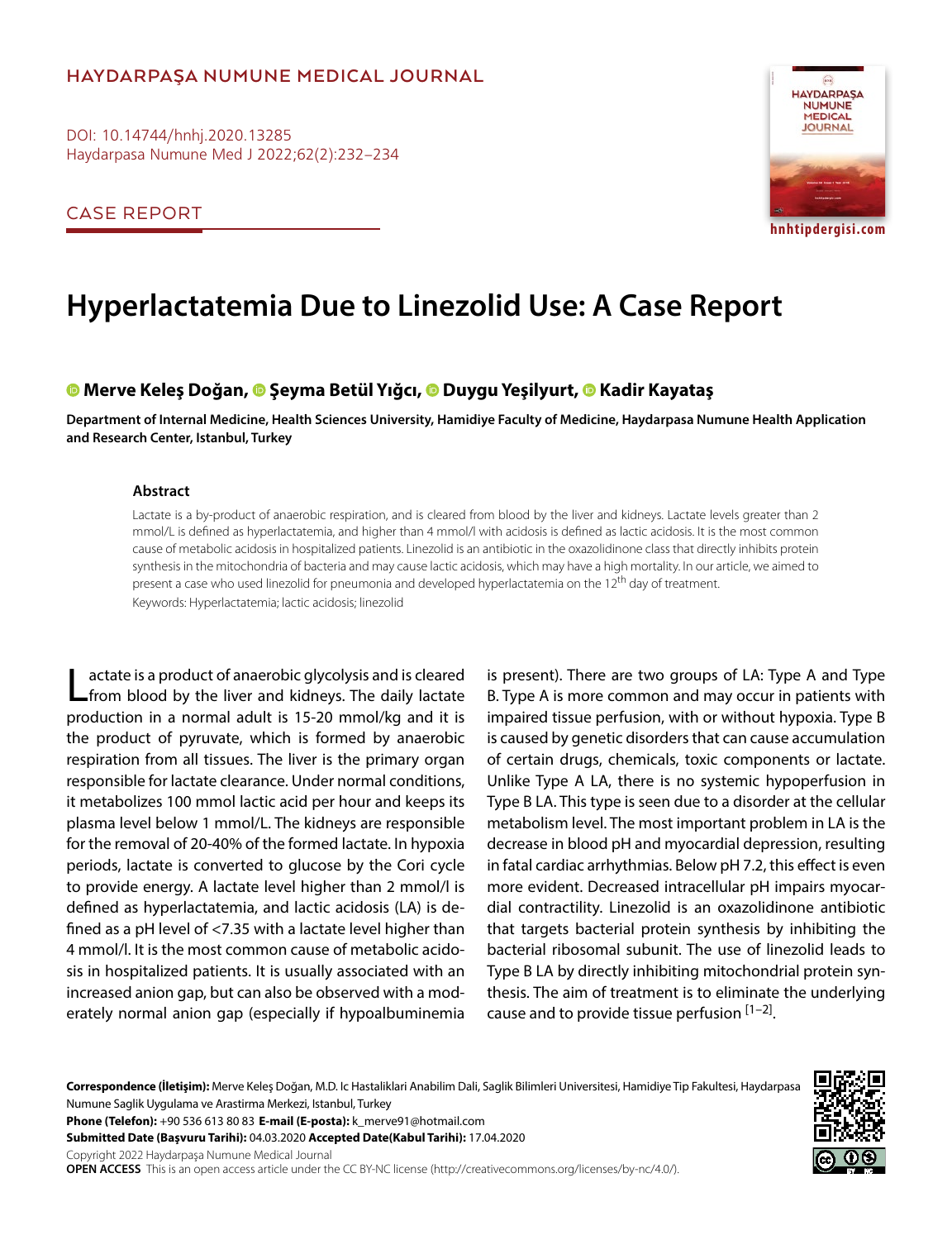## **Case Report**

A 74-year-old female patient, a housewife, applied to the emergency department with coughing and shortness of breath. She had a history of rheumatoid arthritis (for 30 years) and thyroid cancer (diagnosed with anaplastic thyroid cancer 1 year ago). The patient refused treatment (she's without follow-up). Her family history was unremarkable. There was no alcohol use or smoking. There was no history of medicine use. Vital signs of the patient in the emergency department were as follows: Fever: 36.4°C, pulse: 77/min and rhythmic, arterial blood pressure: 132/78mmHg, respiratory rate: 25/min and SpO2: 97%. On physical examination, the general status of the patient was moderate, with normal level of cooperation and orientation. There was a mass of 15\*20 cm in the patient's neck, to the right of the midline, which was also explored by neck ultrasound. She had was stridor lung sounds and had tachypnea. In the chest computed tomography (CT), the chest anteroposterior (AP) diameter increased, the ascending aortic diameter was 39 mm, and the cardiothoracic ratio was increased, at the upper limit of normal. There were peribronchial cuffing and pleural thickening at the level of the basal segments of both lungs, and there were several fibronodular densities in the basal segments of both lungs, the largest of which was approximately 7 mm in diameter in the subpleural area at the level of the left lung lower lobe laterobasal segment. Electrocardiography featured sinus rhythm, and heart rate was 95/min. Ejection fraction on echocardiography was 60%, with a mild aortic regurgitation present. The laboratory test results of the patient were as follows: leukocytes: 31,000, neutrophils: 29,000, Hb: 10.3 g/dL, HCT: 33.5, MCV: 75.2, Plt: 395,000, Glucose: 113 mg/dL, AST: 12 IU /L, ALT:<6 IU/L, BUN:19 mg/dL, Creatinine: 0.63 mg/dL, Albumin:4.01 g/dL, Na:136 mEq/L, K:4.4 mEq/L; in arterial blood gas (ABG) measurement, pH: 7.36, pO<sub>2</sub>: 94 mmHg, pCO<sub>2</sub>: 42 mmHg, sO<sub>2</sub>: 97%, HCO3: 23 mmol/L, Lactate: 2.6mmol/L, Anion gap: 10, C-reactive protein (CRP): 6.1 mg/dL , procalcitonin: 0.19 ng/dL; in the complete urinalysis, density: 1013, pH: 5, ketone: trace, protein: ++, glucose: trace, erythrocyte: 2, leukocyte: 57. The patient was interned for operation by the otorhinolaryngology (ENT) diseases department. Meropenem 2\*1 gr, Colistin 2\*110 mg, Linezolid 2\*600 mg treatment was started by Infectious Diseases Department for the treatment of pneumonia during hospitalization in the ENT diseases service. Meropenem-susceptible Klebsiella pneumoniae was isolated from the deep tracheal aspirate culture. During the follow-ups, creatinine levels increased (2.11mg/dL) and colistin was discontinued due to its nephrotoxic effect. The patient was transferred to the Internal Medicine Department with the diagnosis of acute renal failure and pneumonia on the 5<sup>th</sup> day of linezolid and meropenem treatment. On the 12<sup>th</sup> day of the antibiotic treatment, the patient's general condition worsened and her blood gas measurements were as follows: pH: 7.42, pO<sub>2</sub>: 88 mmHg, pCo<sub>2</sub>: 20 mmHg, HCO<sub>3</sub>: 16.9 and hyperlactatemia (lactate: 7.1 mmol/L). The patient who had no growth in the control cultures, with continued leukocytosis and elevated CRP levels, and negative procalcitonin level (0.77 ng/dL), was consulted to the Hematology Department with peripheral smear. Leukocytosis was thought to be secondary to malignancy. In consultation with Infectious Diseases Department, hyperlactatemia was thought to be due to linezolid, and the antibiotic treatment of the patient whose active infection disappeared was terminated. In subsequent arterial blood gas follow-ups, serum lactate levels decreased and the general condition of the patient improved (Fig. 1). On the 16th day of treatment, the patient's lactate value was 3.2 mmol/L, creatinine was 1.49 mg/dL, and BUN was 28 mg/dL. The patient, whose general condition improved and pneumonia treatment was completed, was discharged for oncological treatment and follow-up.

## **Discussion**

The prognosis of lactic acidosis is quite poor. Mortality is 75% in those with a serum lactate level of 5 mmol/L, and survival rate is very poor when the lactate level reaches 10 mmol/L  $^{[2]}$ . In a 2015 study involving 72 patients, the incidence of LA was found to be 6.8% in patients using linezolid  $[3]$ . In a meta-analysis of 47 patients in which 35 articles were reviewed, 25% of patients who developed LA due to linezolid resulted in death  $[4]$ . In our case, lactate levels regressed after discontinuation of linezolid, and the clinical status of the patient improved. Although the first